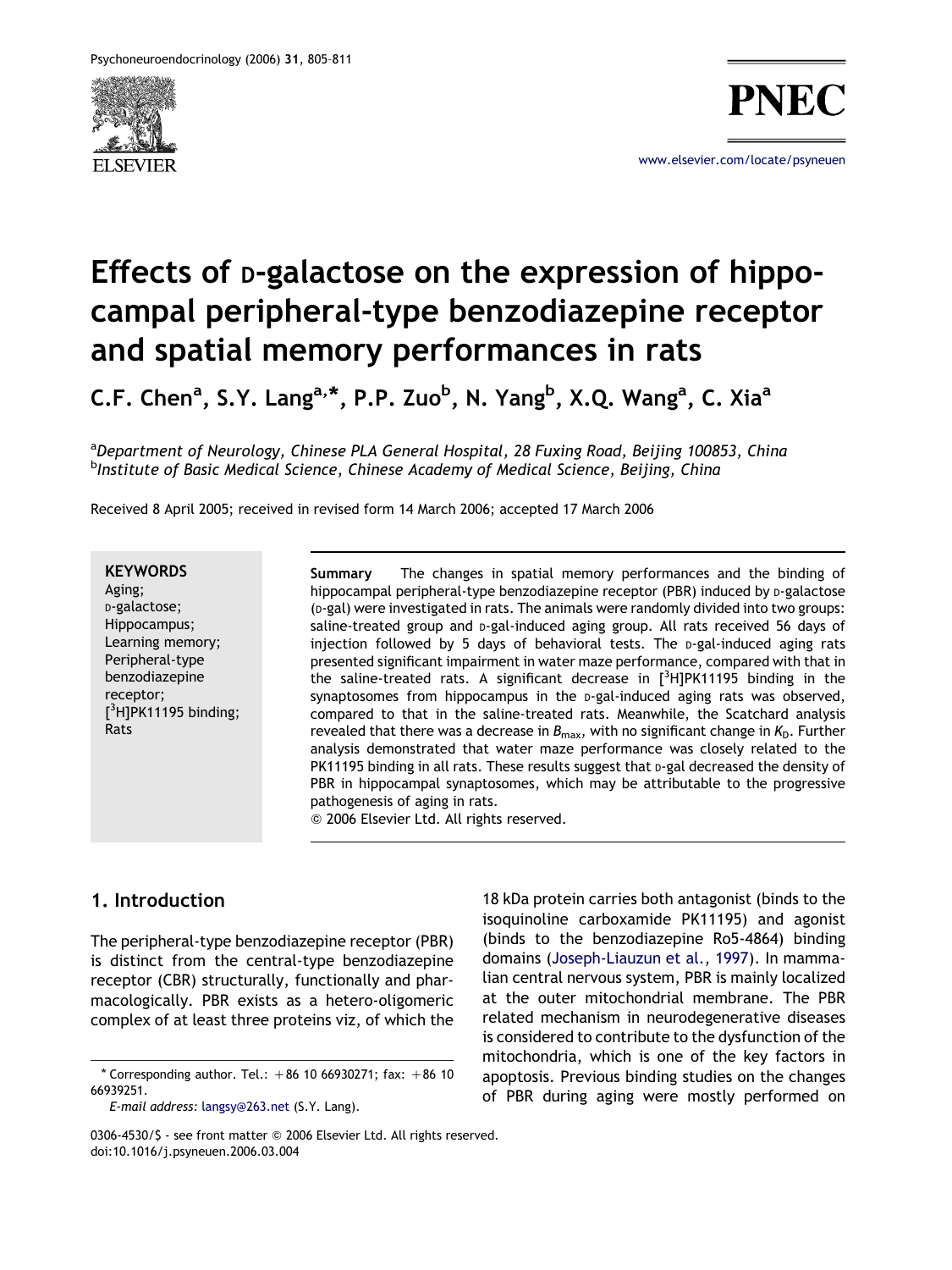crude membranes of brain tissues. A numbers of investigators reported the changes of PBR in different brain areas. However, the findings on the changes of  $[^3$ H]PK11195 binding as the effect of aging appeared to be rather inconsistent. During aging, the binding to PBR has been reported to be decreased in cerebral cortex, striatum and midbrain [\(Dalezios and Matsokis, 1998](#page--1-0)) or to remain unchanged in cerebral cortex and hippocampus [\(Komiskey and MacFarlan, 1983; Anholt et al., 1985;](#page--1-0) [Fares et al., 1987](#page--1-0)) and in cerebellum ([Dalezios and](#page--1-0) [Matsokis, 1998\)](#page--1-0) or to be increased in cerebral cortex and cerebellum ([Daval et al., 1988\)](#page--1-0). The densities of omega 3 sites have also been studied by autoradiography using [<sup>3</sup>H]PK11195 in four groups of Fischer 344 rats aged 3, 12, 22, and 30 months, no age-related changes were noted except in the 30-month-old group in which discrete and focal increases (reflecting tumoral processes) were observed in various brain regions ([Benavides](#page--1-0) [et al., 1990](#page--1-0)). One reason for the discrepancy observed in the development of the brain PBR binding sites between the different time points may result from the different sampling time or the different radioligands used in various studies for labeling PBR sites since subtypes of PBR may exist in rat brain ([Itzhak et al., 1995\)](#page--1-0). Another reason may arise from the variability of the data, i.e. the differences in species and the brain regions examined. Majority of previous reports based on the single-point binding experiments may be another reason. These reports did not provide substantial information on the type of alterations, whether the change was quantitative (density of receptors) or qualitative (affinity), or even both. It should be noted that the above studies were designed to analyze the PBR binding sites in those identically prepared crude membrane, in which internal contamination of brain extract fractions may exist. In addition, previous studies in PBR levels during aging did not provide the results of kinetics of radioactive ligand binding to hippocampus or only present single determination [\(Weissman et al.,](#page--1-0) [1984](#page--1-0)) due to less amount of hippocampus matrix. Furthermore, the implication of PBR activity in cognitive behavior in rodents has not been documented.

It was reported that a low dose of p-galactose (D-gal) caused mental retardation and cognitive dysfunction as measured by open field, avoidance/escape, T-maze, Y-maze and Morris Maze in mice ([Shen et al., 2002; Xu and Zhang, 2002; Ho](#page--1-0) [et al., 2003](#page--1-0)). In the past decade, this model was widely used for aging. However, the mechanism of D-gal-induced neurodegeneration remains unclear. Different mechanisms have been proposed. The

most attractive assumption is that p-gal causes oxidative stress [\(Cui et al., 2004\)](#page--1-0). According the free radical theory of aging, when the production of reactive oxygen species (ROS) overwhelms a cell's antioxidant capacity, oxidative damages to macromolecules such as membrane receptors may occur, hence, result in degenerative process ([Ames et al.,](#page--1-0) [1993](#page--1-0)). Higher eukaryotes have developed elaborated strategies to deal with reactive byproducts of their own metabolism, including enzymatic systems, such as superoxide dismutase, catalase, and glutathione peroxidase ([Cui et al., 2004;](#page--1-0) [Nakamura et al., 2002](#page--1-0)). Also, ROS have been increasingly implicated in AD, Parkinson's disease, and the ageing process caused by p-gal. Initial studies indicated that PBR could mediate protective effects against ROS damage ([Carayon et al.,](#page--1-0) [1996](#page--1-0)).

In this study, our aims are to observe the effects of D-gal on the learning-memory behavior and the expression of PBR in hippochampal synaptosomes in Sprague–Dawley rats.

# 2. Materials and methods

# 2.1. Animals

Male and female Sprague–Dawley rats (12-monthold) weighting between 300 and 400 g ( $n=24$ ) were purchased from Experimental Animal Center (Beijing, China). Rats were housed in polycarbonate cages in a temperature-controlled room with a 12:12-h light/dark cycle. All rats were housed individually, and fed with an equilibrated standard sodium diet and water ad libitum. The animals were randomly divided into the following two groups ( $n=12$  in each group, six male and six female): (1) saline-treated controls (0.9% saline, 1 ml/kg body weight, s.c., once a day for 56 days);  $(2)$  p-gal-induced aging group (p-gal, 100 mg/kg) s.c., dissolved in saline solution, in a total volume of 1 ml/kg, every day for 56 days).

## 2.2. Chemicals

[<sup>3</sup>H]PKlll95 (specific activity, 83.5 Ci/mmol; radiochemical purity, 97%) was purchased from Perkin– Elmer Life Sciences (Boston, MA). Sucrose, POPOP and unlabelled PKlll95 were purchased from Sigma Chemical Co. (St Louis, MO). PPO and Coomassie brilliant blue G-250 were purchased from Fluka Ltd (Buchs, Switzerland). Triton X-100 was purchased from Amersham Pharmacia Biotech, Inc. (Uppsala, Sweden). D-gal was purchased from Amresco (Solon,